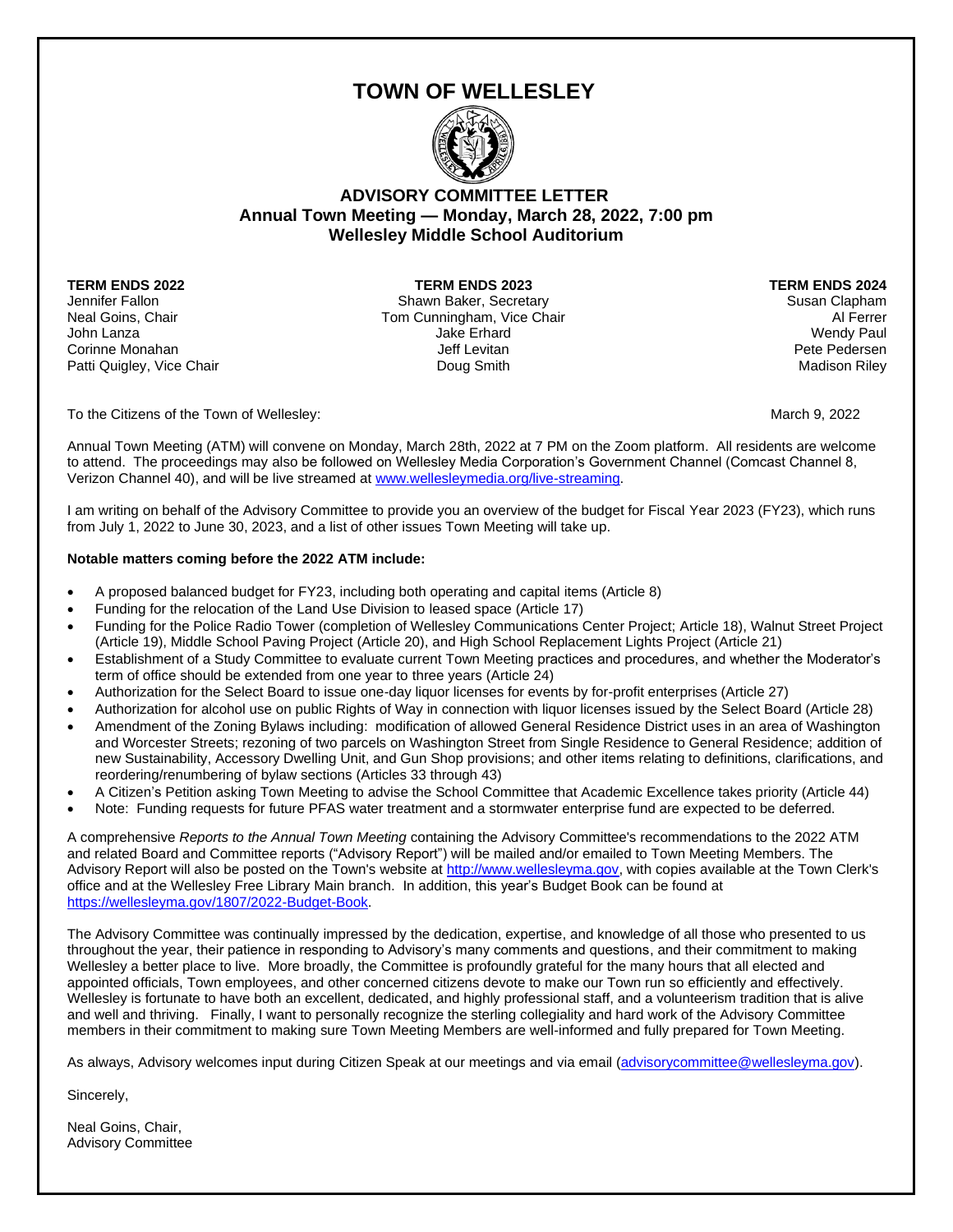#### **Key Features of the Proposed FY23 Budget July 1, 2022-June 30, 2023**

|                              |   | <b>FY22</b>      |     | <b>FY23</b>                              |   | s                | ۰.        |
|------------------------------|---|------------------|-----|------------------------------------------|---|------------------|-----------|
|                              |   | <b>Budget</b>    |     | Request                                  |   | <b>Incl Deck</b> | Inc/(Dec) |
| <b>Sources of Funds</b>      |   |                  |     |                                          |   |                  |           |
| Taxes                        |   | S 144,418,814 S  |     | 149,729,284 S                            |   | 5,310,470        | 3.7%      |
| State Aid                    |   | 10,882,272       |     | 11,096,377                               |   | 214, 105         | 2.0%      |
| Local Revenue                |   | 10,441,123       |     | 11,906,800                               |   | 1,465,677        | 14.0%     |
| Free Cash to balance         |   | 3,781,347        |     | 2,652,036                                |   | (1, 129, 311)    | $-29.9%$  |
| Other Free Cashitens         |   | 314,838          |     | 4.342.229                                |   | 4.027.391        | n/a       |
| <b>Other Sources</b>         |   | 1,456,045        |     | 1,933,683                                |   | 477.638          | 32.8%     |
| CPA for North 40             |   | 549, 444         |     | 550,244                                  |   | 800              | 0.1%      |
| Exclusions & Exemptions      |   | 10.988.083       |     | 17.205.979                               |   | 6.217.893        | 56.6%     |
| <b>Total Sources</b>         |   | \$182,831,966 \$ |     | 199,416,632 \$ 16,584,666                |   |                  | 9.1%      |
|                              |   |                  |     |                                          |   |                  |           |
| <b>Uses of Funds</b>         |   |                  |     |                                          |   |                  |           |
| School                       | s | 82,540,253 \$    |     | 84,802,266                               | s | 2,262,013        | 2.7%      |
| Other Town Departments       |   | 42,051,485       |     | 43,362,464                               |   | 1,310,979        | 3.1%      |
| Employ ee Benefits           |   | 32.593.654       |     | 33,521,962                               |   | 928.308          | 2.8%      |
| Cash Capital                 |   | 4,260,119        |     | 6,737,443                                |   | 2.477.324        | 58.2%     |
| Debt (inside Levy)           |   | 5,900,000        |     | 5,000,000                                |   | (900,000)        | $-15.3%$  |
| <b>Other Uses</b>            |   | 3.948.928        |     | 8.236.274                                |   | 4,287,346        | 108.6%    |
| Exclusions & Exemptions      |   | 11.537.527       |     | 17.756.223                               |   | 6.218.693        | 53.9%     |
| <b>Total Uses</b>            |   |                  |     | S 182.831.985 S 199.416.632 S 16.584.667 |   |                  | 9.1%      |
| Surplus/(Deficit-Override) S |   |                  | o s | (0)                                      |   |                  |           |

#### **Sources of Funds**

FY23 expected revenues are up \$16.6 million or 9.1% over FY22. \$6.2 million of that derives from new taxes designated for support of new exempt (outside the levy limit) debt for the Hardy and Hunnewell school construction authorized in December, 2022. Another \$5.3 million reflects a 3.7% rise in real estate tax receipts based on allowed growth in the levy limit (2.5%) and \$1.7 million of assumed new growth. The remaining \$5.1 million rise represents primarily proposed drawdowns of Free Cash reserves for various purposes plus a projected 14.4% increase in local revenue including excise taxes, hotel/motel taxes, fees, and investment income, along with several other smaller sources.

#### **Uses of Funds**

Schools: In FY23, Wellesley Public Schools (WPS) represents 66% of the Town's proposed Personal Services and Expenses budget. With a rise in the Select Board guideline for operating budget increases to 2.75% (from 2.5% last year) and the expected use of Federal Covid grants, WPS is able to bring forward a within-guideline FY23 operating budget increase of \$2.3 million, or 2.74%, over FY22. \$1.8 million of that is deemed necessary to provide level service to students, with another \$0.8 million going to Strategic Plan and Critical Need elements, partially offset by \$0.3 million in savings. The proposed budget includes an increase of 5.2 FTE (full-time equivalent) positions. Overall enrollment is projected to decline by about 3% from current levels.

Other Town Departments: Collectively, all other Town departments are proposing an increase of \$1.3 million or 3.1% in operating expenditures, in excess of the Select Board 2.75% guideline. The overages are primarily the result of increases in premium costs for the Town's risk management insurances; conversion of three part-time positions to full-time benefitted status in the Climate Action Committee, Planning and Natural Resource Commission departments; and additional Town Clerk funding for extra elections.

Use of Free Cash, and the Reserve Policy: Given pandemic uncertainties over the last two years, the Town chose a conservative approach including restraint of capital spending. As a result, at the end of FY21 the Town's total reserves (Free Cash plus General and Other Stabilization Funds) stood at \$32.5 million or 19.6% of FY22 revenues. By the end of this FY22, the Town anticipates holding \$27.2 million or 15.6% of revenues, still well above the target of 8-12%.

To bring this overage closer to guideline, and to catch up on the deferred capital needs, for FY23 the Town proposes to allocate \$3.9 million of Free Cash for three capital projects -- parking lot paving at the Middle School, replacement of lights at the High School, and installation of a new radio tower structure to complete the Wellesley Communication Center project. In addition, \$2.7 million of Free Cash will be applied to balance the budget, only modestly over the traditional target of \$2.5 million. There will also be a one-time use of \$0.4 million in Free Cash to relocate the four Town Land Use departments to leased space in anticipation of the Town Hall Renovation Project. Including \$0.3 million in transfers to other stabilization funds, the total Free Cash use is proposed to be \$7.3 million.

Cash Capital and Inside-the-Levy borrowing. Again given the favorable reserve picture, the Select Board is allowing the proposed FY23 total Cash Capital and Inside-the-Levy (ITL) debt service to be at the top of the allowed range of 6.2%-6.8% of operating budget, or \$11.7 million. In addition, ITL debt service is projected to decline to \$5.0 million due to debt restructuring and lower new borrowing planned for FY23 (solely for the Department of Public Works Walnut Street Rehabilitation Project). As a result, FY23 Cash Capital is anticipated to be up by 58% to \$6.7 million, with the bulk of the increase going to the Department of Public Works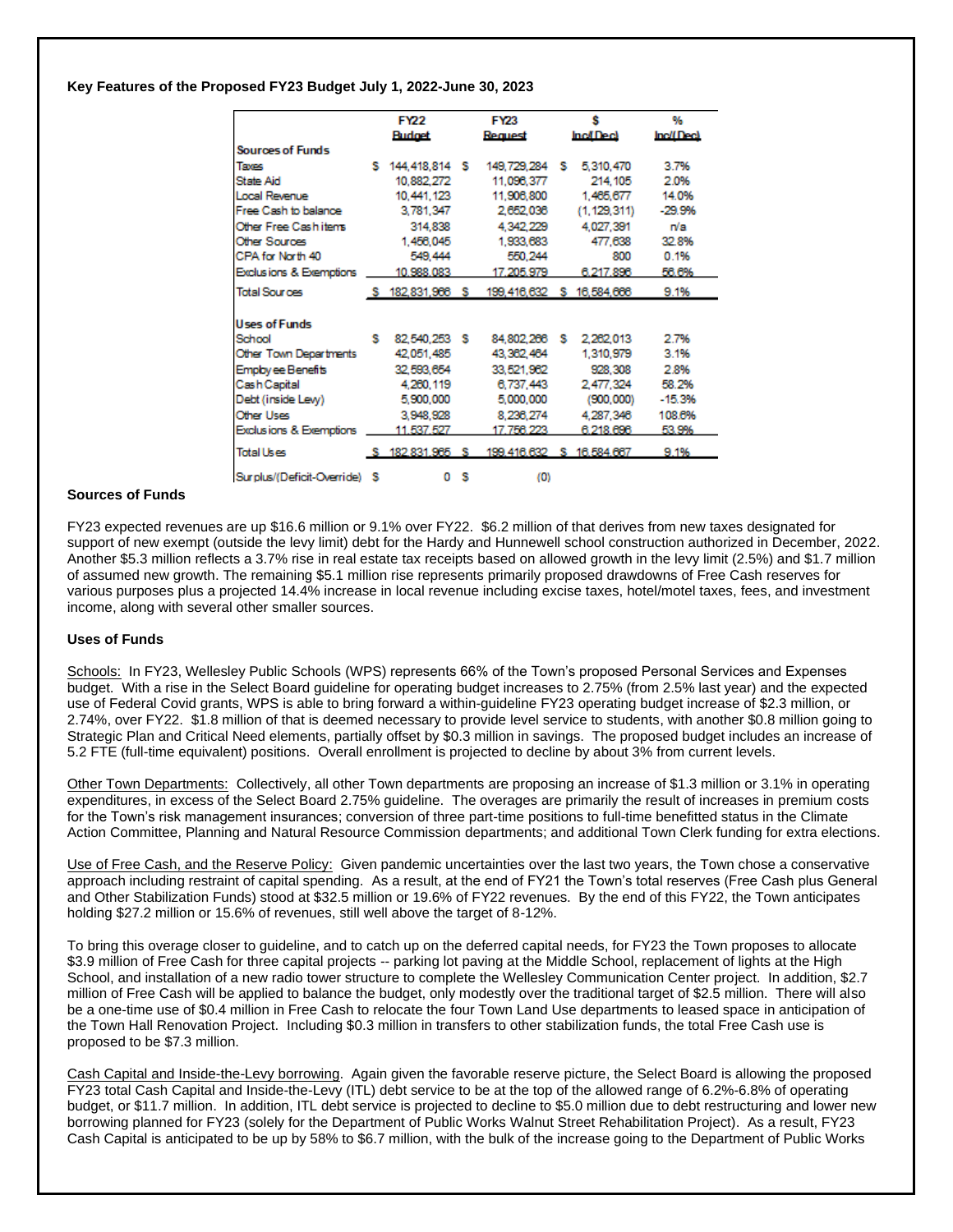DPW (over half of that for drainage system rehabilitation and athletic/playground improvements) and FMD. Including the \$3.9 million of Free Cash for the three capital projects referenced above, the Town's proposed FY23 spending and ITL debt service for capital projects is over \$15 million. (In addition, MA Chapter 90 is expected to provide another \$0.8 million for transport projects and the Community Preservation Committee in Article 16 is proposing to fund \$0.5 million of other capital work.)

Debt Exclusion: The Town anticipates a \$19.5 million Debt Exclusion request in December, 2022 for the Town Hall Interior Renovation Project, and may be in a position to use further Free Cash surpluses to contribute funds to this and other major capital projects and lower borrowing requirements.

COVID-19 Related Government Assistance: The Town has included \$1.5 million of expected American Rescue Plan Act (ARPA) funds in the FY23 budget to replace lost revenue, and may also use other ARPA monies for at least part of the \$2.5 million Walnut Street Rehabilitation Project referenced above, which would reduce FY23 ITL borrowing.

#### **Looking Ahead**

The projected Town budgets for FY24, FY25, and FY26 show modest expected deficits each year, lower than those anticipated last year for FY24. The next Debt Exclusion is not expected to be requested until FY28 (late fall 2027), for P.A.W.S.

In addition to continuing Capital needs, The Town is progressing a number of emerging/strategic initiatives including the Climate Action Plan, DEI efforts, PFAS mitigation, stormwater mitigation, and revitalization of commercial districts whose costs are not fully determined. Also, while receipts for the self-supporting Traffic and Parking Operations program have partially recovered from the pandemic downturn, the shortfall is still projected to be in the \$0.5 million dollar range and the Select Board has indicated they may consider whether this fund should become part of the general operations budget.

#### **Conclusion**

The Advisory Committee voted 9-5 to recommend Town Meeting take favorable action on the Omnibus Budget. For more information on both the Town budget and Advisory's Considerations, please see the Town's Budget Book, Town-Wide Financial Plan, and the Advisory Report, all available on the Town website.